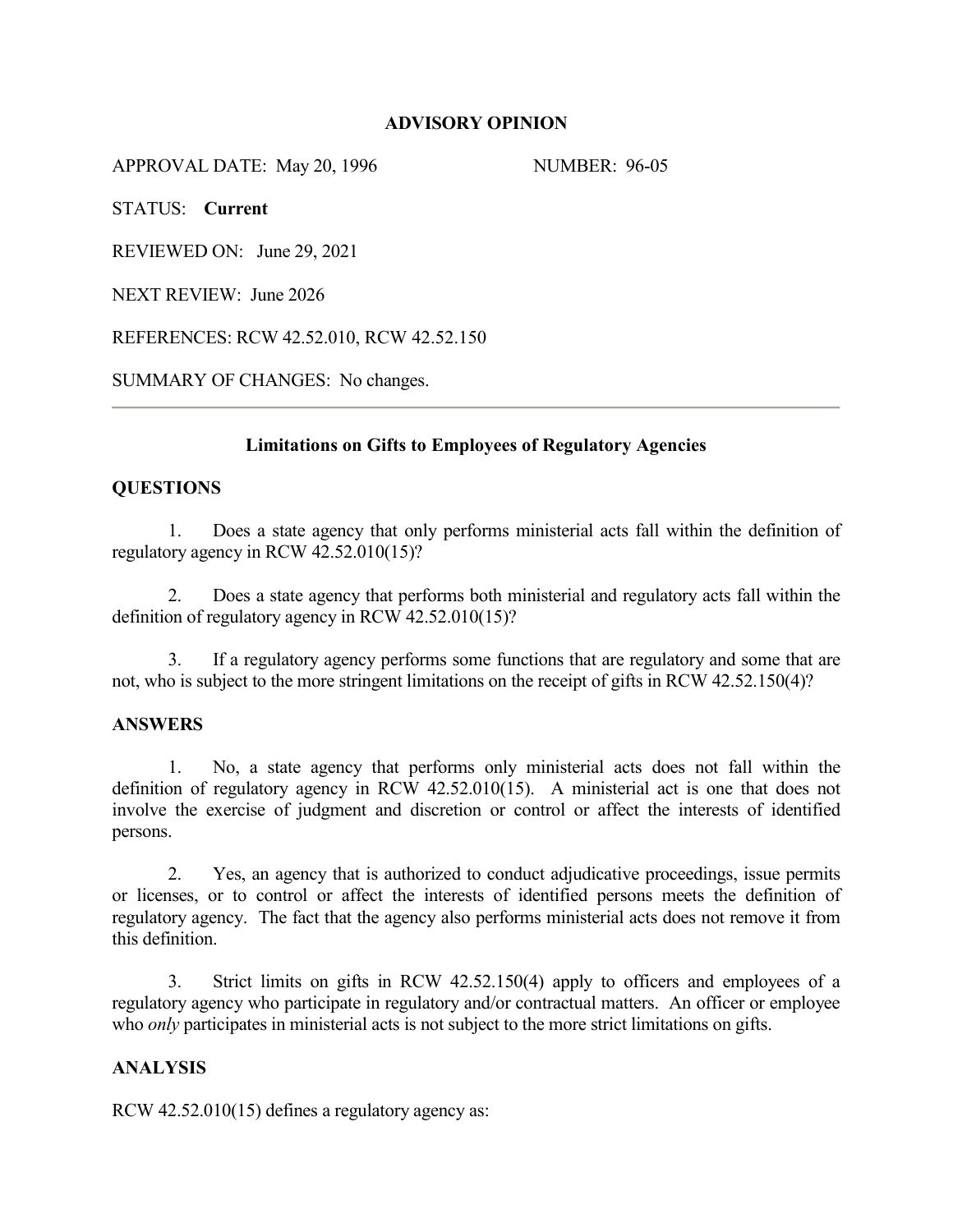[A]ny state board, commission, department, or office, except those in the legislative or judicial branches, authorized by law to conduct adjudicative proceedings, issue permits or licenses, or to control or affect the interests of identified persons.

Under this language, an agency is a regulatory agency if it is authorized by law to exercise authority over or influence identified persons. Clearly, an agency that conducts adjudicative proceedings and issues permits or licenses is in a position to exercise authority over or influence identified persons.

The definition of regulatory agency is significant because RCW 42.52.150(4) imposes more stringent limitations on gifts that can be received by officers and employees of a regulatory agency. However, does an agency that performs only ministerial acts fall under these more stringent limitations. A ministerial act is defined as:

One which a person performs in a given state of facts in a prescribed manner in obedience to the mandate of legal authority, without regard to or the exercise of his own judgment upon the propriety of the act being done.

Black's Law Dictionary 1148 (4th rev. ed. 1968). The key is that a ministerial act does not involve the exercise of discretion or judgment on the part of the person performing the act. Accordingly, the Board concludes that an agency that performs solely ministerial acts is not a regulatory agency.

Some agencies perform both ministerial acts and regulatory acts. These agencies would be considered regulatory under RCW 42.52.010(15) and fall within the stricter gift limitations under RCW 42.52.150(4).

Applying the limitations on gifts in RCW 42.52.150(4) to officers and employees of a regulatory agency that also performs ministerial functions must be resolved on a case-by-case basis and depends on the duties and responsibilities of the individual employee with regard to the person giving the gift.

RCW 42.52.150(4) provides in part:

[A] state officer or state employee of a regulatory agency ... who participates in those regulatory . . . matters may receive . . . only the following items from a person regulated by the agency[.]

The application of the more stringent prohibition depends on whether the officers and employees "participate" in "regulatory matters". RCW 42.52.010(13) defines "participate" as follows:

"Participate" means to participate in state action or a proceeding personally and substantially as a state officer or state employee, through approval, disapproval, decision, recommendation, the rendering of advice, investigation, or otherwise but does not include preparation, consideration, or enactment of legislation or the performance of legislative duties.

This means that officers and employees who only participate in ministerial acts would not be subject to the strict gift limitations in RCW 42.52.150(4) because they do not participate in "regulatory matters". On the other hand, an officer or employee who participates in regulatory matters is subject to the strict limits in RCW 42.52.150(4).